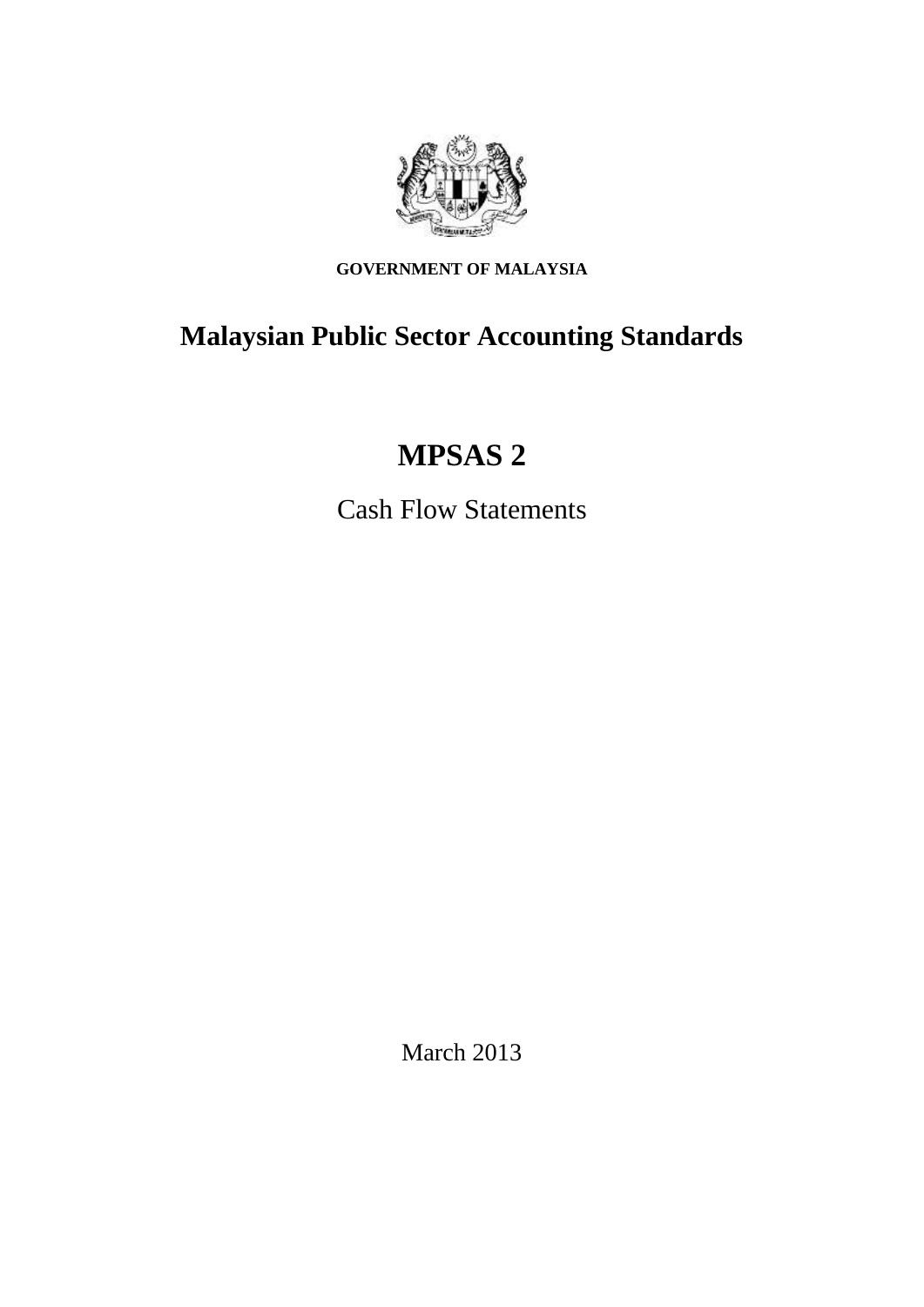## **MPSAS 2—CASH FLOW STATEMENTS**

#### **Acknowledgment**

The Malaysian Public Sector Accounting Standard (MPSAS) 2 is based on International Public Sector Accounting Standard (IPSAS) 2, *Cash Flow Statements* from the *Handbook of International Public Sector Accounting Pronouncements* of the International Public Sector Accounting Standards Board, published by the International Federation of Accountants (IFAC) in April 2011 and is used with permission of IFAC.

*Handbook of International Public Sector Accounting Pronouncements* © 2011 by the International Federation of Accountants (IFAC). All rights reserved.

Issued by: Accountant General's Department No. 1, Persiaran Perdana Kompleks Kementerian Kewangan Presint 2, Pusat Pentadbiran Kerajaan Persekutuan 62594 Putrajaya

Tel : 03-88821000 Faks : 03-88821765 Web: http://www.anm.gov.my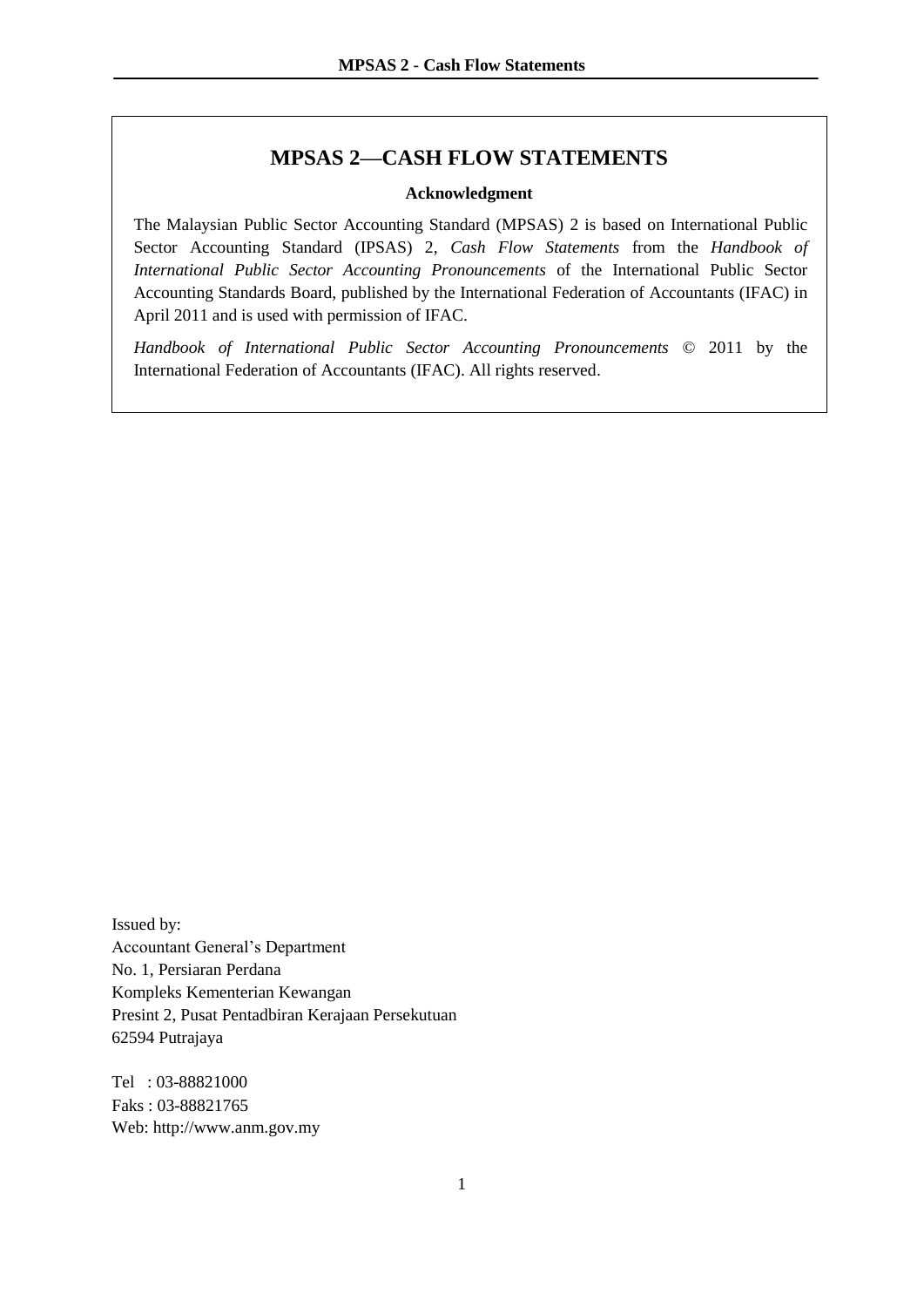# **MPSAS 2 - CASH FLOW STATEMENTS**

## **CONTENTS**

# *Paragraph*

| Objective                                                                   |           |
|-----------------------------------------------------------------------------|-----------|
|                                                                             | $1 - 4$   |
|                                                                             | $5 - 7$   |
|                                                                             | $8 - 17$  |
|                                                                             | $9 - 11$  |
|                                                                             | $12 - 14$ |
|                                                                             | 15        |
|                                                                             | 16        |
|                                                                             | 17        |
|                                                                             | 18-26     |
|                                                                             | $21 - 24$ |
|                                                                             | 25        |
|                                                                             | 26        |
|                                                                             | 27-30     |
|                                                                             | 31        |
|                                                                             | 32-35     |
|                                                                             | 36-39     |
|                                                                             | $40 - 43$ |
|                                                                             | 44-46     |
| Investments in Controlled Entities, Associates and Joint Ventures           | 47-48     |
| Acquisitions and Disposals of Controlled Entities and Other Operating Units | 49-53     |
|                                                                             | 54-55     |
|                                                                             | 56-58     |
|                                                                             | 59-62     |
|                                                                             | 63-64     |
| <b>Illustrative Examples</b>                                                |           |
| Comparison with IPSAS 2                                                     |           |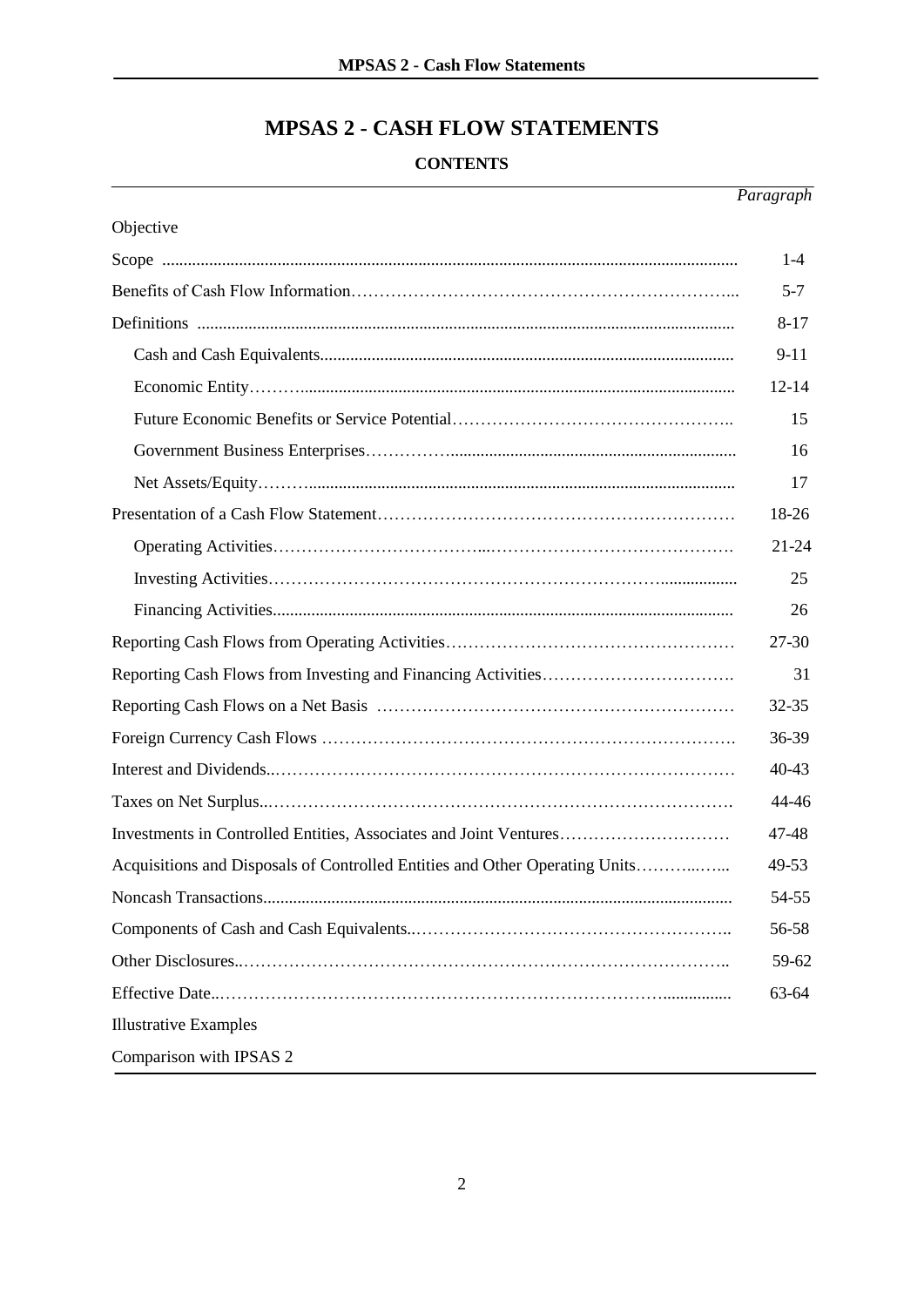Malaysian Public Sector Accounting Standard (MPSAS) 2, *Cash Flow Statements*, is set out in the objective and paragraphs 1-64. All the paragraphs have equal authority. MPSAS 2 should be read in the context of its objective and the *Preface to Malaysian Public Sector Accounting Standards*. MPSAS 3, *Accounting Policies, Changes in Accounting Estimates and Errors,* provides a basis for selecting and applying accounting policies in the absence of explicit guidance.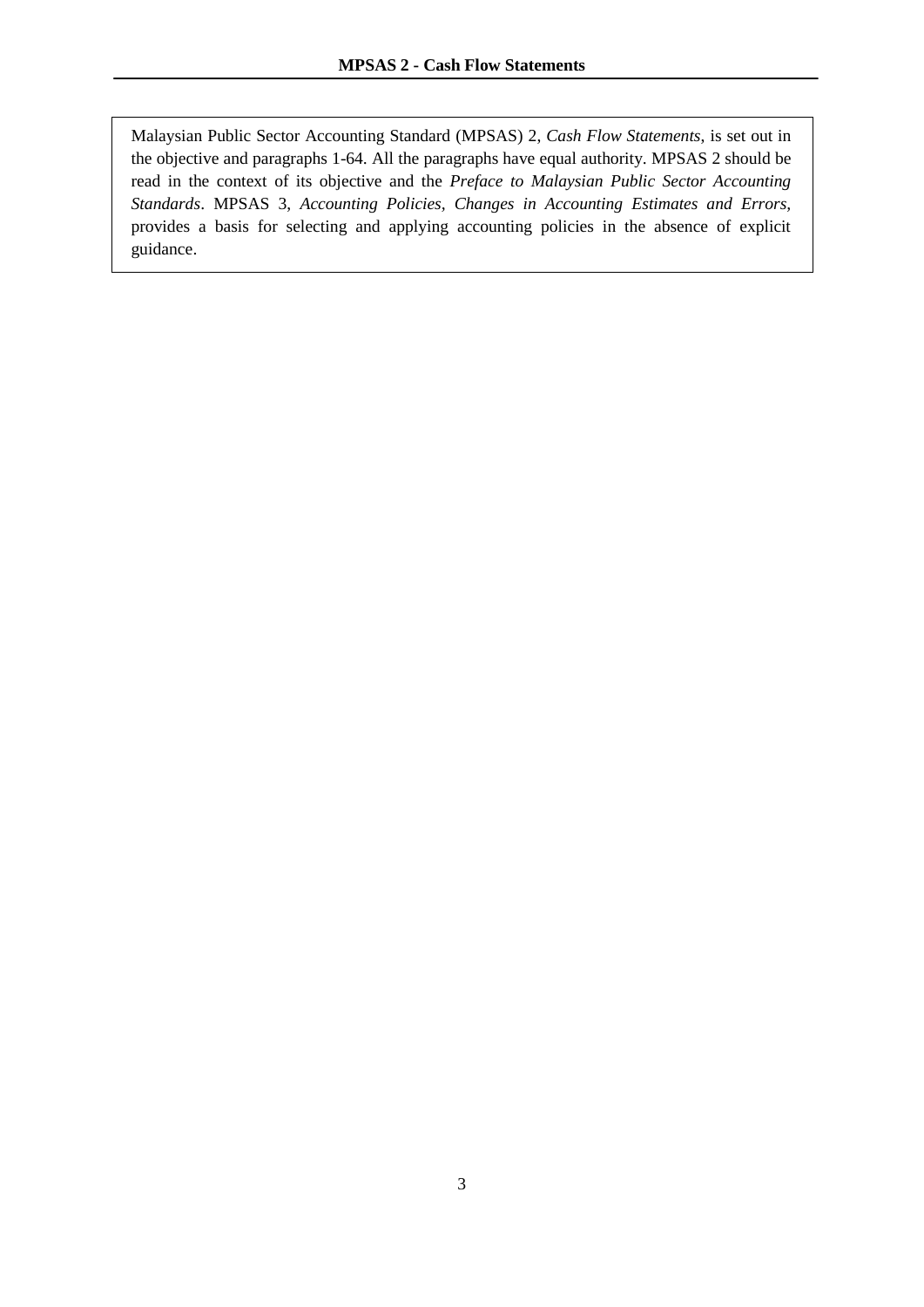# **Objective**

The cash flow statement identifies:

- (a) The sources of cash inflows;
- (b) The items on which cash was expended during the reporting period; and
- (c) The cash balance as at the reporting date.

Information about the cash flows of an entity is useful in providing users of financial statements with information for both accountability and decision-making purposes. Cash flow information allows users to ascertain how a public sector entity raised the cash it required to fund its activities, and the manner in which that cash was used. In making and evaluating decisions about the allocation of resources, such as the sustainability of the entity's activities, users require an understanding of the timing and certainty of cash flows. The objective of this Standard is to require the provision of information about the historical changes in cash and cash equivalents of an entity by means of a cash flow statement that classifies cash flows during the period from operating, investing, and financing activities.

# **Scope**

- 1. **An entity that prepares and presents financial statements under the accrual basis of accounting should prepare a cash flow statement in accordance with the requirements of this Standard, and should present it as an integral part of its financial statements for each period for which financial statements are presented.**
- 2. Information about cash flows may be useful to users of an entity's financial statements in:
	- (a) Assessing the entity's cash flows;
	- (b) Assessing the entity's compliance with legislation and regulations (including authorized budgets where appropriate); and
	- (c) Making decisions about whether to provide resources to, or enter into transactions with, an entity.

They are generally interested in how the entity generates and uses cash and cash equivalents. This is the case regardless of the nature of the entity's activities and irrespective of whether cash can be viewed as the product of the entity, as may be the case with a public financial institution. Entities need cash for essentially the same reasons, however different their principal revenue producing activities might be. They need cash to pay for the goods and services they consume, to meet ongoing debt servicing costs, and, in some cases, to reduce levels of debt. Accordingly, this Standard requires all entities to present a cash flow statement.

## 3. **This Standard applies to all public sector entities other than Government Business Enterprises (GBEs).**

4. The Preface to Malaysian Public Sector Accounting Standards issued by the Accountant General's Department explains that GBEs apply approved accounting standards issued by the Malaysian Accounting Standards Board (MASB). GBEs are defined in MPSAS 1, *Presentation of Financial Statements.*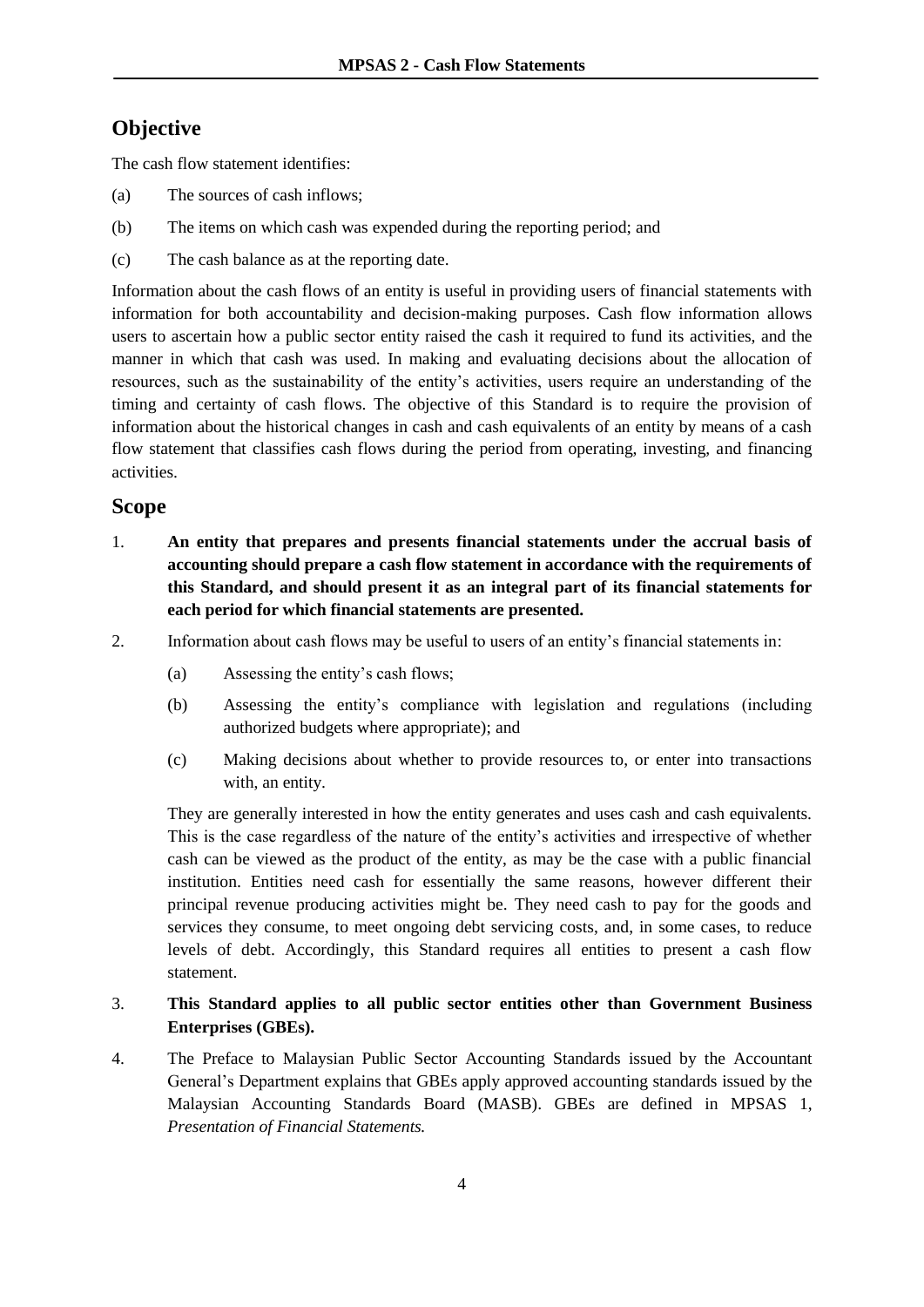# **Benefits of Cash Flow Information**

- 5. Information about the cash flows of an entity is useful in assisting users to predict:
	- (a) The future cash requirements of the entity;
	- (b) Its ability to generate cash flows in the future; and
	- (c) Its ability to fund changes in the scope and nature of its activities.

A cash flow statement also provides a means by which an entity can discharge its accountability for cash inflows and cash outflows during the reporting period.

- 6. A cash flow statement, when used in conjunction with other financial statements, provides information that enables users to evaluate the changes in net assets/equity of an entity, its financial structure (including its liquidity and solvency), and its ability to affect the amounts and timing of cash flows in order to adapt to changing circumstances and opportunities. It also enhances the comparability of the reporting of operating performance by different entities, because it eliminates the effect of using different accounting treatments for the same transactions and other events.
- 7. Historical cash flow information is often used as an indicator of the amount, timing, and certainty of future cash flows. It is also useful in checking the accuracy of past assessments of future cash flows.

## **Definitions**

8. **The following terms are used in this Standard with the meanings specified:**

**Cash comprises cash on hand and demand deposits.** 

**Cash equivalents are short-term, highly liquid investments that are readily convertible to known amounts of cash and which are subject to an insignificant risk of changes in value.** 

**Cash flows are inflows and outflows of cash and cash equivalents.** 

**Control is the power to govern the financial and operating policies of another entity so as to benefit from its activities.** 

**Financing activities are activities that result in changes in the size and composition of the contributed capital and borrowings of the entity.** 

**Investing activities are the acquisition and disposal of long-term assets and other investments not included in cash equivalents.** 

**Operating activities are the activities of the entity that are not investing or financing activities.** 

**Reporting date means the date of the last day of the reporting period to which the financial statements relate.** 

**Terms defined in other MPSASs are used in this Standard with the same meaning as in those Standards, and are reproduced in the Glossary of Defined Terms published separately**.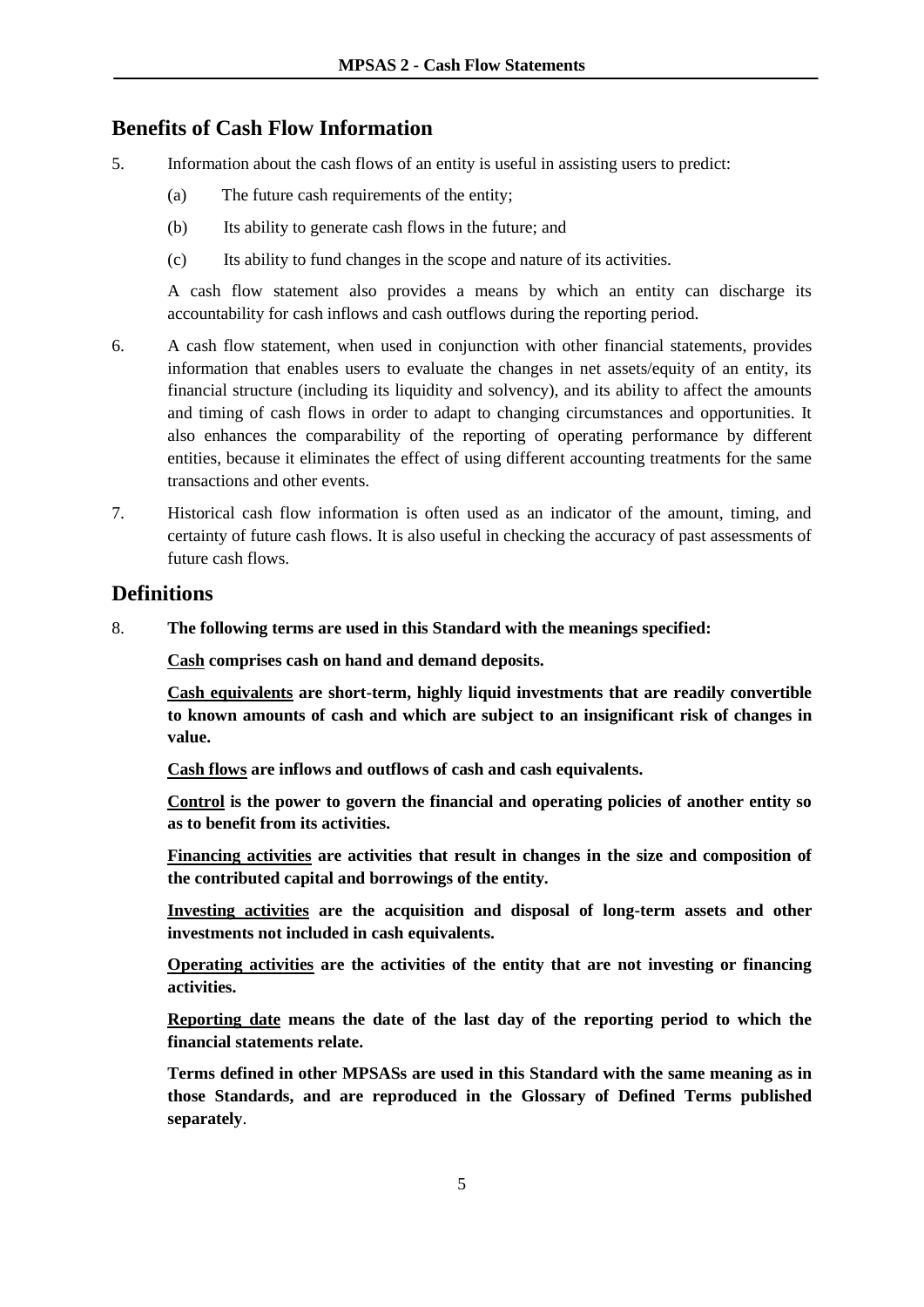## **Cash and Cash Equivalents**

- 9. Cash equivalents are held for the purpose of meeting short term cash commitments rather than for investment or other purposes. For an investment to qualify as a cash equivalent, it must be readily convertible to a known amount of cash and be subject to an insignificant risk of changes in value. Therefore, an investment normally qualifies as a cash equivalent only when it has a short maturity of, say, three months or less from the date of acquisition. Equity investments are excluded from cash equivalents unless they are, in substance, cash equivalents.
- 10. Bank borrowings are generally considered to be financing activities. However, in some countries, bank overdrafts that are repayable on demand form an integral part of an entity's cash management. In these circumstances, bank overdrafts are included as a component of cash and cash equivalents. A characteristic of such banking arrangements is that the bank balance often fluctuates from being positive to overdrawn.
- 11. Cash flows exclude movements between items that constitute cash or cash equivalents, because these components are part of the cash management of an entity rather than part of its operating, investing, and financing activities. Cash management includes the investment of excess cash in cash equivalents.

### **Economic Entity**

- 12. The term economic entity is used in this Standard to define, for financial reporting purposes, a group of entities comprising the controlling entity and any controlled entities.
- 13. Other terms sometimes used to refer to an economic entity include administrative entity, financial entity, accounting entity, consolidated entity, and group.
- 14. An economic entity may include entities with both social policy and commercial objectives. For example, a government housing department may be an economic entity that includes entities that provide housing for a nominal charge, as well as entities that provide accommodation on a commercial basis.

### **Future Economic Benefits or Service Potential**

15. Assets provide a means for entities to achieve their objectives. Assets that are used to deliver goods and services in accordance with an entity's objectives, but which do not directly generate net cash inflows, are often described as embodying service potential. Assets that are used to generate net cash inflows are often described as embodying future economic benefits. To encompass all the purposes to which assets may be put, this Standard uses the term "future economic benefits or service potential" to describe the essential characteristic of assets.

#### **Government Business Enterprises**

16. GBEs include both trading enterprises, such as utilities, and financial enterprises, such as financial institutions. GBEs are, in substance, no different from entities conducting similar activities in the private sector. GBEs generally operate to make a profit, although some may have limited community service obligations under which they are required to provide some individuals and organizations in the community with goods and services at either no charge or a significantly reduced charge. MPSAS 6, *Consolidated and Separate Financial Statements,* provides guidance on determining whether control exists for financial reporting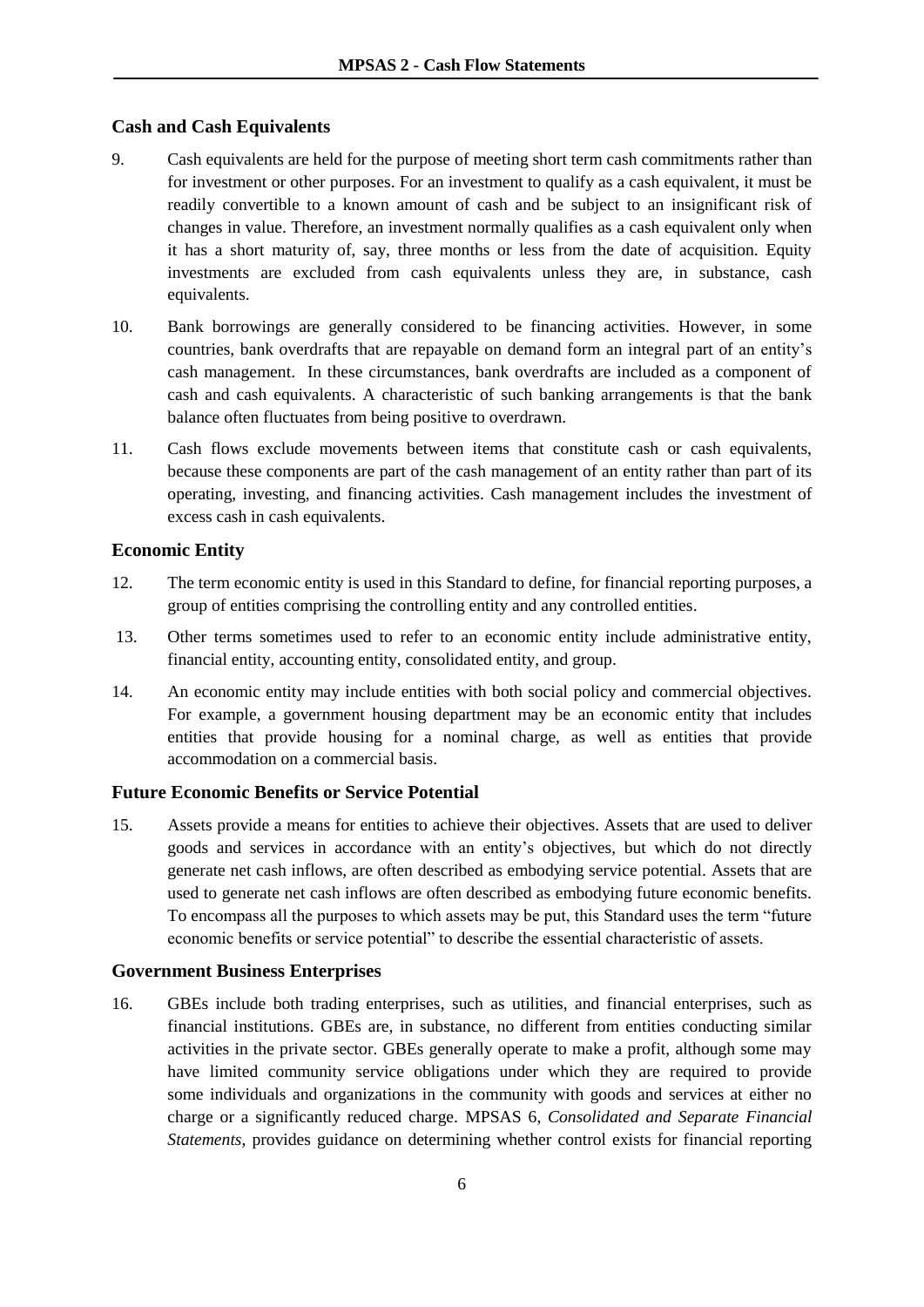purposes, and should be referred to in determining whether a GBE is controlled by another public sector entity.

#### **Net Assets/Equity**

17. Net assets/equity or Consolidated Fund is the term used in this Standard to refer to the residual measure in the statement of financial position (assets less liabilities). Net assets/equity may be positive or negative. Other terms may be used in place of net assets/equity, provided that their meaning is clear.

## **Presentation of a Cash Flow Statement**

- 18. **The cash flow statement should report cash flows during the period classified by operating, investing, and financing activities.**
- 19. An entity presents its cash flows from operating, investing, and financing activities in a manner that is most appropriate to its activities. Classification by activity provides information that allows users to assess the impact of those activities on the financial position of the entity, and the amount of its cash and cash equivalents. This information may also be used to evaluate the relationships among those activities.
- 20. A single transaction may include cash flows that are classified differently. For example, when the cash repayment of a loan includes both interest and capital, the interest element may be classified as an operating activity and the capital element classified as a financing activity.

## **Operating Activities**

- 21. The amount of net cash flows arising from operating activities is a key indicator of the extent to which the operations of the entity are funded:
	- (a) By way of taxes (directly and indirectly); or
	- (b) From the recipients of goods and services provided by the entity.

The amount of the net cash flows also assists in showing the ability of the entity to maintain its operating capability, repay obligations, pay a dividend or similar distribution to its owner, and make new investments, without recourse to external sources of financing. The consolidated whole-of-government operating cash flows provide an indication of the extent to which a government has financed its current activities through taxation and charges. Information about the specific components of historical operating cash flows is useful, in conjunction with other information, in forecasting future operating cash flows.

- 22. Cash flows from operating activities are primarily derived from the principal cash-generating activities of the entity. Examples of cash flows from operating activities are:
	- (a) Cash receipts from taxes, levies, and fines;
	- (b) Cash receipts from charges for goods and services provided by the entity;
	- (c) Cash receipts from grants or transfers and other appropriations or other budget authority made by central government or other public sector entities;
	- (d) Cash receipts from royalties, fees, commissions, and other revenue;
	- (e) Cash payments to other public sector entities to finance their operations (not including loans);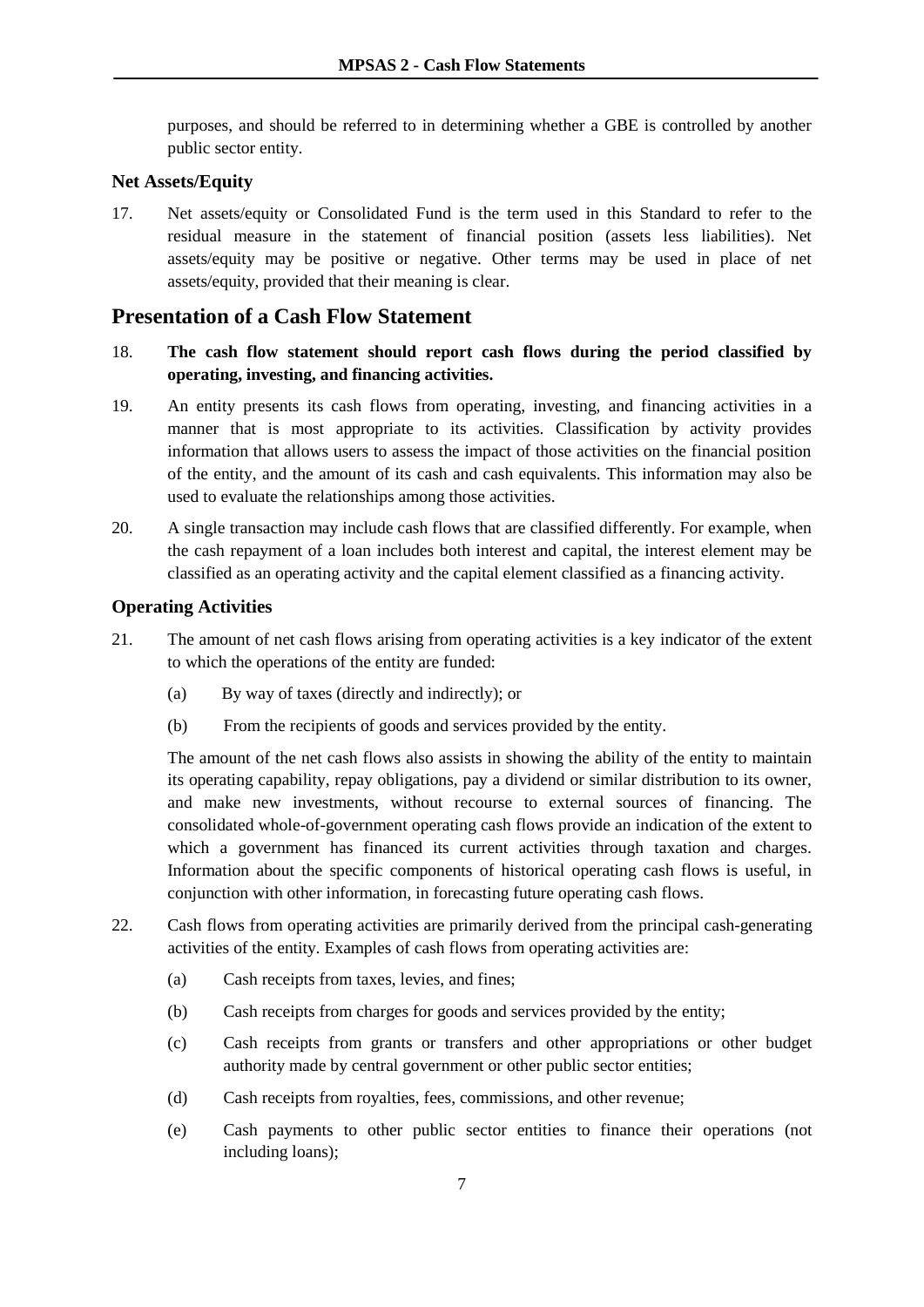- (f) Cash payments to suppliers for goods and services;
- (g) Cash payments to and on behalf of employees;
- (h) Cash receipts and cash payments of an insurance entity for premiums and claims, annuities, and other policy benefits;
- (i) Cash payments of local property taxes or income taxes (where appropriate) in relation to operating activities;
- (j) Cash receipts and payments from contracts held for dealing or trading purposes;
- (k) Cash receipts or payments from discontinuing operations;
- (l) Cash receipts or payments in relation to litigation settlements; and
- (m) Cash receipts or payments for Government trust account.

Some transactions, such as the sale of an item of plant, may give rise to a gain or loss that is included in surplus or deficit. The cash flows relating to such transactions are cash flows from investing activities. However, cash payments to construct or acquire assets held for rental to others and subsequently held for sale as described in paragraph 83A of MPSAS 17, *Property, Plant, and Equipment* are cash flows from operating activities. The cash receipts from rents and subsequent sales of such assets are also cash flows from operating activities.

- 23. An entity may hold securities and loans for dealing or trading purposes, in which case they are similar to inventory acquired specifically for resale. Therefore, cash flows arising from the purchase and sale of dealing or trading securities are classified as operating activities. Similarly, cash advances and loans made by public financial institutions are usually classified as operating activities, since they relate to the main cash generating activity of that entity.
- 24. In some jurisdictions, governments or other public sector entities will appropriate or authorize funds to entities to finance the operations of an entity, and no clear distinction is made for the disposition of those funds between current activities, capital works, and contributed capital. Where an entity is unable to separately identify appropriations or budgetary authorizations into current activities, capital works, and contributed capital, the appropriation or budget authorization should be classified as cash flows from operations, and this fact should be disclosed in the notes to the financial statements.

#### **Investing Activities**

- 25. The separate disclosure of cash flows arising from investing activities is important because the cash flows represent the extent to which cash outflows have been made for resources that are intended to contribute to the entity's future service delivery. Only cash outflows that result in a recognized asset in the statement of financial position are eligible for classification as investing activities. Examples of cash flows arising from investing activities are:
	- (a) Cash payments to acquire property, plant, and equipment, intangibles, and other longterm assets. These payments include those relating to capitalized development costs and self-constructed property, plant, and equipment;
	- (b) Cash receipts from sales of property, plant, and equipment, intangibles, and other long-term assets;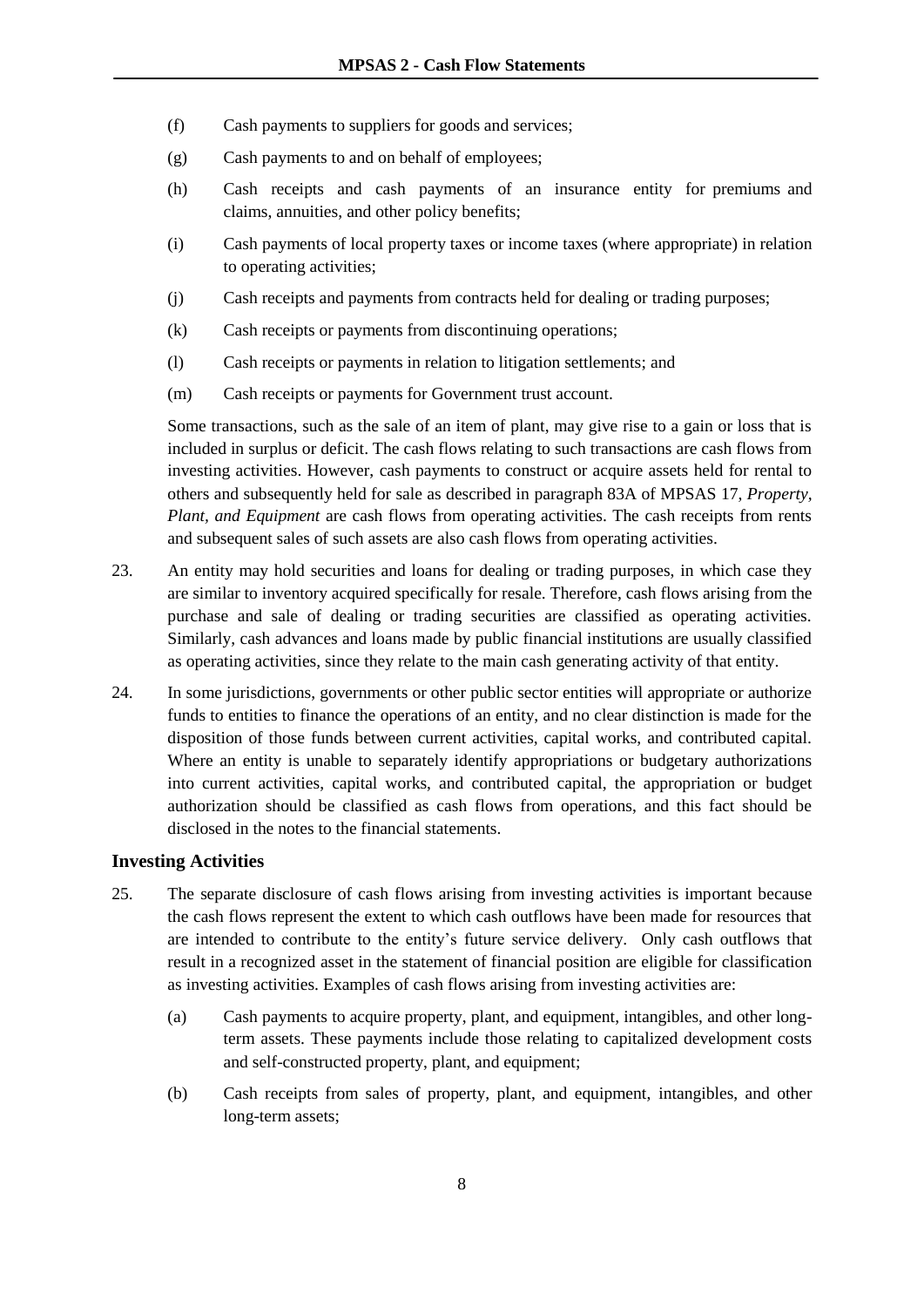- (c) Cash payments to acquire equity or debt instruments of other entities and interests in joint ventures (other than payments for those instruments considered to be cash equivalents or those held for dealing or trading purposes):
- (d) Cash receipts from sales of equity or debt instruments of other entities and interests in joint ventures (other than receipts for those instruments considered to be cash equivalents and those held for dealing or trading purposes);
- (e) Cash advances and loans made to other parties (other than advances and loans made by a public financial institution);
- (f) Cash receipts from the repayment of advances and loans made to other parties (other than advances and loans of a public financial institution);
- (g) Cash payments for futures contracts, forward contracts, option contracts, and swap contracts, except when the contracts are held for dealing or trading purposes, or the payments are classified as financing activities; and
- (h) Cash receipts from futures contracts, forward contracts, option contracts, and swap contracts, except when the contracts are held for dealing or trading purposes, or the receipts are classified as financing activities.

When a contract is accounted for as a hedge of an identifiable position, the cash flows of the contract are classified in the same manner as the cash flows of the position being hedged.

## **Financing Activities**

- 26. The separate disclosure of cash flows arising from financing activities is important, because it is useful in predicting claims on future cash flows by providers of capital to the entity. Examples of cash flows arising from financing activities are:
	- (a) Cash proceeds from issuing debentures, loans, notes, bonds, mortgages, and other short or long-term borrowings;
	- (b) Cash repayments of amounts borrowed; and
	- (c) Cash payments by a lessee for the reduction of the outstanding liability relating to a finance lease.

## **Reporting Cash Flows from Operating Activities**

- 27. **An entity shall report cash flows from operating activities using either:**
	- (a) **The direct method, whereby major classes of gross cash receipts and gross cash payments are disclosed; or**
	- (b) **The indirect method, whereby surplus or deficit is adjusted for the effects of transactions of a noncash nature, any deferrals or accruals of past or future operating cash receipts or payments, and items of revenue or expense associated with investing or financing cash flows.**
- 28. Entities are encouraged to report cash flows from operating activities using the direct method. The direct method provides information that:
	- (a) May be useful in estimating future cash flows; and
	- (b) Not available under the indirect method.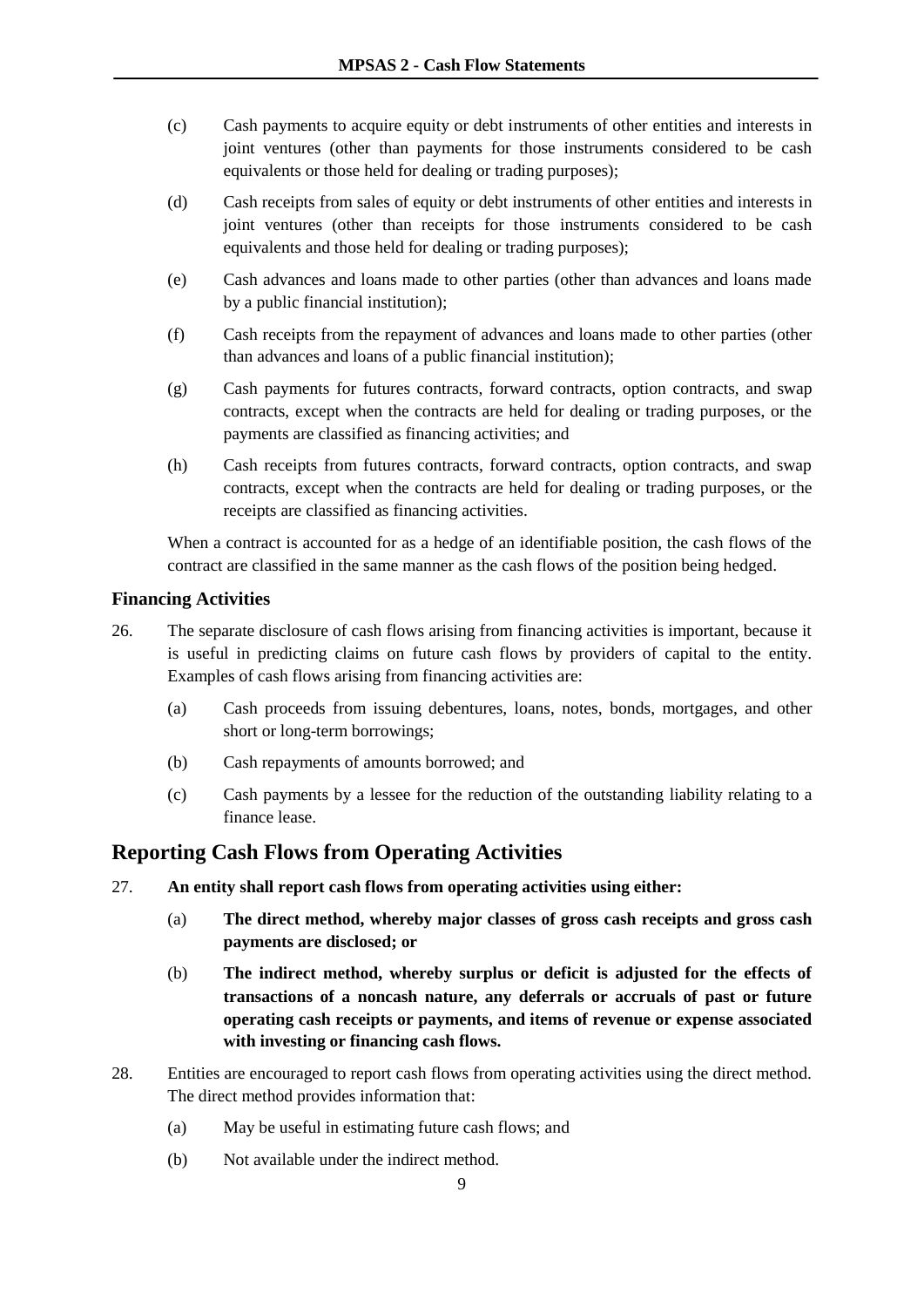Under the direct method, information about major classes of gross cash receipts and gross cash payments may be obtained either:

- (a) From the accounting records of the entity; or
- (b) By adjusting operating revenues, operating expenses (interest and similar revenue, and interest expense and similar charges for a public financial institution), and other items in the statement of financial performance for:
	- (i) Changes during the period in inventories and operating receivables and payables;
	- (ii) Other noncash items; and
	- (iii) Other items for which the cash effects are investing or financing cash flows.
- 29. Entities reporting cash flows from operating activities using the direct method are also encouraged to provide a reconciliation of the surplus/deficit from ordinary activities with the net cash flow from operating activities. This reconciliation may be provided as part of the cash flow statement or in the notes to the financial statements.
- 30. Under the indirect method, the net cash flow from operating activities is determined by adjusting surplus or deficit from ordinary activities for the effects of:
	- (a) Changes during the period in inventories and operating receivables and payables;
	- (b) Non-cash items such as depreciation, provisions, deferred taxes, unrealized foreign currency gains and losses, undistributed surpluses of associates, and minority interests; and
	- (c) All other items for which the cash effects are investing or financing cash flows.

## **Reporting Cash Flows from Investing and Financing Activities**

31. **An entity should report separately major classes of gross cash receipts and gross cash payments arising from investing and financing activities, except to the extent that cash flows described in paragraphs 32 and 35 are reported on a net basis**

## **Reporting Cash Flows on a Net Basis**

- 32. **Cash flows arising from the following operating, investing, or financing activities may be reported on a net basis:**
	- (a) **Cash receipts collected and payments made on behalf of customers, taxpayers, or beneficiaries when the cash flows reflect the activities of the other party rather than those of the entity; and**
	- (b) **Cash receipts and payments for items in which the turnover is quick, the amounts are large, and the maturities are short.**
- 33. Paragraph 32(a) refers only to transactions where the resulting cash balances are controlled by the reporting entity. Examples of such cash receipts and payments include:
	- (a) The collection of taxes by one level of government for another level of government, not including taxes collected by a government for its own use as part of a tax-sharing arrangement;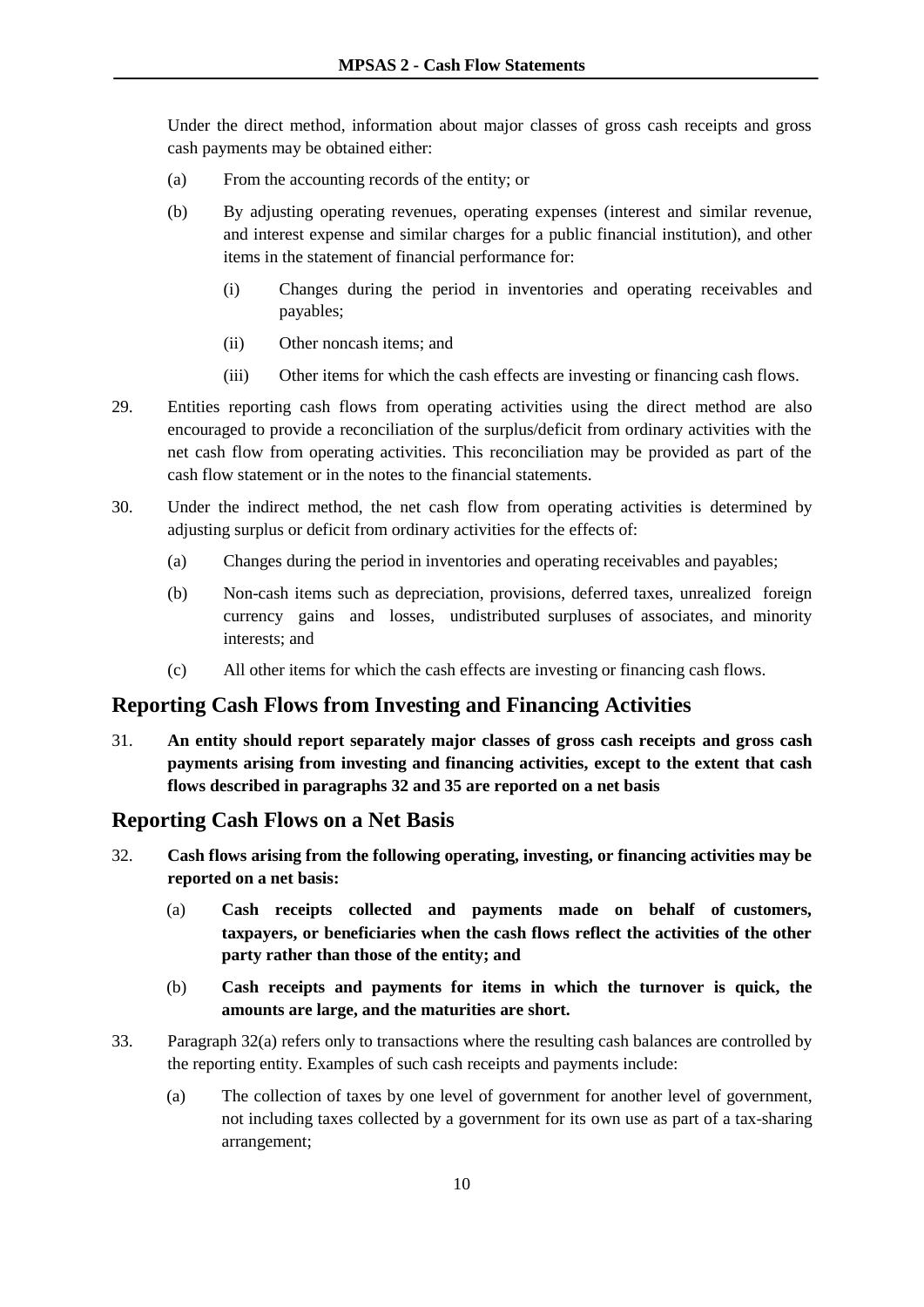- (b) The acceptance and repayment of demand deposits of a public financial institution;
- (c) Funds held for customers by an investment or trust entity; and
- (d) Rents collected on behalf of, and paid over to, the owners of properties.
- 34. Examples of cash receipts and payments referred to in paragraph 32(b) are advances made for, and the repayment of:
	- (a) The purchase and sale of investments; and
	- (b) Other short-term borrowings, for example, those that have a maturity period of three months or less.
- 35. **Cash flows arising from each of the following activities of a public financial institution may be reported on a net basis:**
	- (a) **Cash receipts and payments for the acceptance and repayment of deposits with a fixed maturity date;**
	- (b) **The placement of deposits with, and withdrawal of deposits from, other financial institutions; and**
	- (c) **Cash advances and loans made to customers and the repayment of those advances and loans.**

## **Foreign Currency Cash Flows**

- 36. **Cash flows arising from transactions in a foreign currency shall be recorded in an entity's functional currency by applying to the foreign currency amount the exchange rate between the functional currency and the foreign currency at the date of the cash flow.**
- 37. **The cash flows of a foreign controlled entity shall be translated at the exchange rates between the functional currency and the foreign currency at the dates of the cash flows.**
- 38. Cash flows denominated in a foreign currency are reported in a manner consistent with MPSAS 4, *The Effects of Changes in Foreign Exchange Rates*. This permits the use of an exchange rate that approximates the actual rate. For example, a weighted average exchange rate for a period may be used for recording foreign currency transactions or the translation of the cash flows of a foreign-controlled entity. MPSAS 4 does not permit the use of the exchange rate at reporting date when translating the cash flows of a foreign-controlled entity.
- 39. Unrealized gains and losses arising from changes in foreign currency exchange rates are not cash flows. However, the effect of exchange rate changes on cash and cash equivalents held or due in a foreign currency is reported in the cash flow statement in order to reconcile cash and cash equivalents at the beginning and the end of the period. This amount is presented separately from cash flows from operating, investing, and financing activities, and includes the differences, if any, if those cash flows had been reported at end of period exchange rates.

## **Interest and Dividends or Similar Distributions**

40. **Cash flows from interest and dividends or similar distributions received and paid shall each be disclosed separately. Each shall be classified in a consistent manner from period to period as either operating, investing, or financing activities.**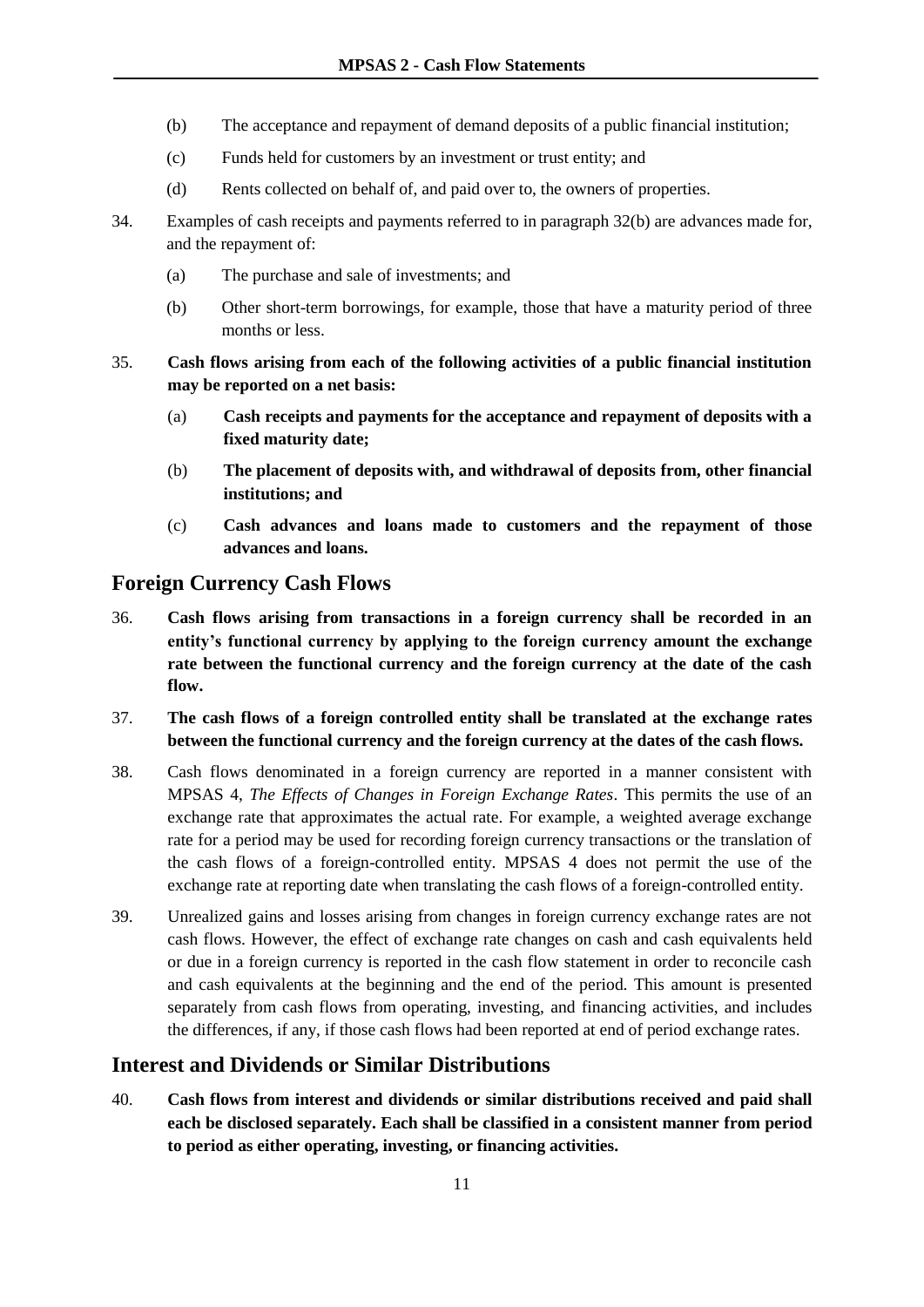- 41. The total amount of interest paid during a period is disclosed in the cash flow statement, whether it has been recognized as an expense in the statement of financial performance or capitalized in accordance with the allowed alternative treatment in MPSAS 5, *Borrowing Costs.*
- 42. Interest paid and interest and dividends or similar distributions received are usually classified as operating cash flows for a public financial institution. However, there is no consensus on the classification of these cash flows for other entities. Interest paid and interest and dividends or similar distributions received may be classified as operating cash flows because they enter into the determination of surplus or deficit. Alternatively, interest paid and interest and dividends or similar distributions received may be classified as financing cash flows and investing cash flows respectively, because they are costs of obtaining financial resources or returns on investments.
- 43. Dividends or similar distributions paid may be classified as a financing cash flow because they are a cost of obtaining financial resources. Alternatively, dividends or similar distributions paid may be classified as a component of cash flows from operating activities in order to assist users to determine the ability of an entity to make these payments out of operating cash flows.

# **Taxes on Net Surplus**

- 44. **Cash flows arising from taxes on net surplus should be separately disclosed and should be classified as cash flows from operating activities, unless they can be specifically identified with financing and investing activities.**
- 45. Public sector entities are generally exempt from taxes on net surpluses. However, some public sector entities may operate under tax-equivalent regimes, where taxes are levied in the same way as they are on private sector entities.
- 46. Taxes on net surplus arise from transactions that give rise to cash flows that are classified as operating, investing, or financing activities in a cash flow statement. While tax expense may be readily identifiable with investing or financing activities, the related tax cash flows are often impracticable to identify, and may arise in a different period from the cash flows of the underlying transaction. Therefore, taxes paid are usually classified as cash flows from operating activities. However, when it is practicable to identify the tax cash flow with an individual transaction that gives rise to cash flows that are classified as investing or financing activities, the tax cash flow is classified as an investing or financing activity, as appropriate. When tax cash flows are allocated over more than one class of activity, the total amount of taxes paid is disclosed.

# **Investments in Controlled Entities, Associates and Joint Ventures**

- 47. When accounting for an investment in an associate or a controlled entity accounted for by use of the equity or cost method, an investor restricts its reporting in the cash flow statement to the cash flows between itself and the investee, for example, to dividends or similar distributions and advances.
- 48. An entity that reports its interest in a jointly controlled entity using proportionate consolidation includes in its consolidated cash flow statement its proportionate share of the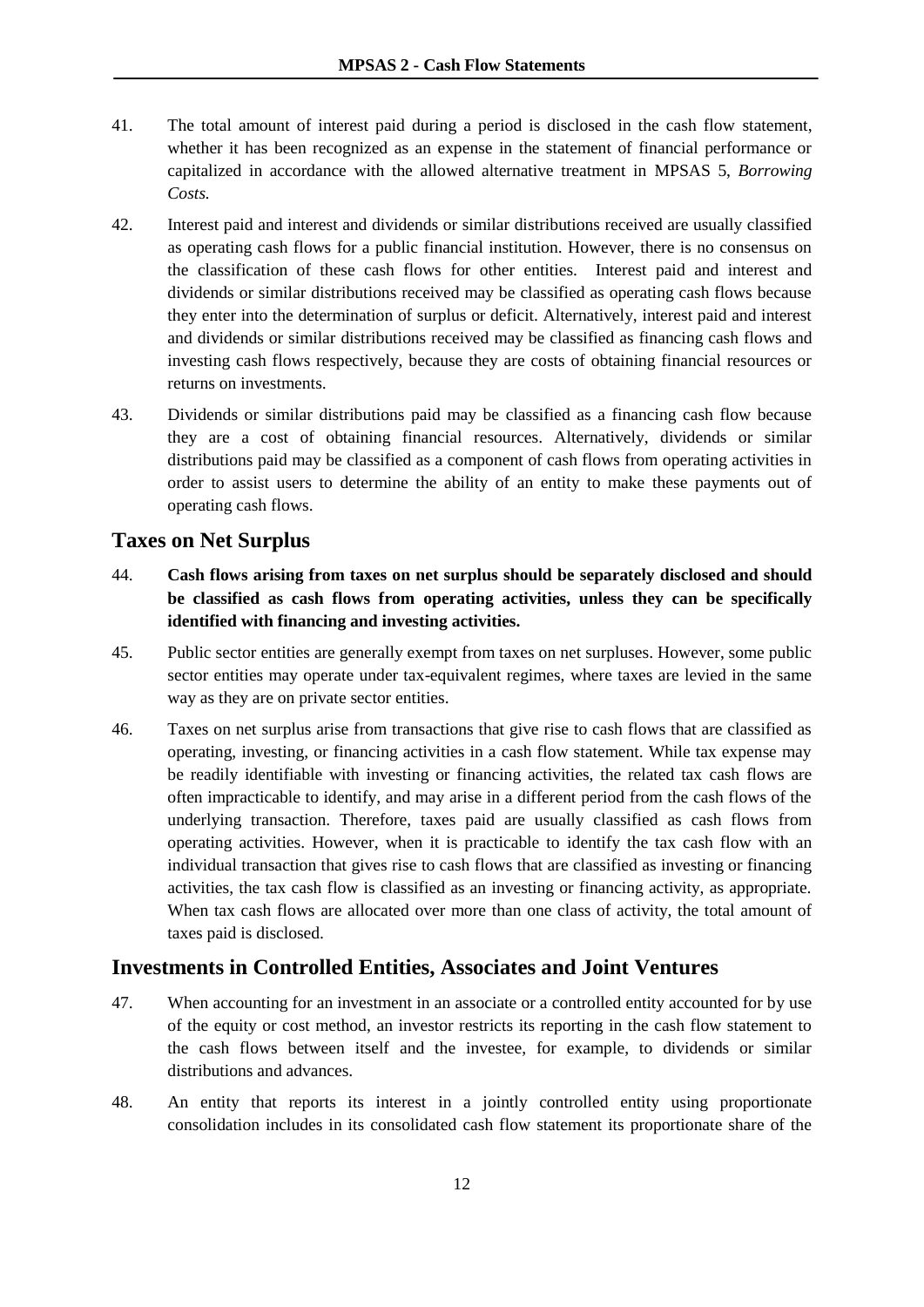jointly controlled entity's cash flows. An entity that reports such an interest using the equity method includes in its cash flow statement:

- (a) The cash flows in respect of its investments in the jointly controlled entity; and
- (b) Distributions and other payments or receipts between it and the jointly controlled entity.

# **Acquisitions and Disposals of Controlled Entities and Other Operating Units**

- 49. **The aggregate cash flows arising from acquisitions and from disposals of controlled entities or other operating units should be presented separately and classified as investing activities.**
- 50. **An entity should disclose, in aggregate, in respect of both acquisitions and disposals of controlled entities or other operating units during the period, each of the following:**
	- (a) **The total purchase or disposal consideration;**
	- (b) **The portion of the purchase or disposal consideration discharged by means of cash and cash equivalents;**
	- (c) **The amount of cash and cash equivalents in the controlled entity or operating unit acquired or disposed of; and**
	- (d) **The amount of the assets and liabilities, other than cash or cash equivalents, recognized by the controlled entity or operating unit acquired or disposed of, summarized by each major category.**
- 51. The separate presentation of the cash flow effects of acquisitions and disposals of controlled entities and other operating units as single line items, together with the separate disclosure of the amounts of assets and liabilities acquired or disposed of, helps to distinguish those cash flows from the cash flows arising from the other operating, investing and financing activities. The cash flow effects of disposals are not deducted from those acquisitions.
- 52. The aggregate amount of the cash paid or received as purchase or sale consideration is reported in the cash flow statement net of cash and cash equivalents acquired or disposed of.
- 53. Assets and liabilities other than cash or cash equivalents of a controlled entity or operating unit acquired or disposed of are only required to be disclosed where the controlled entity or unit had previously recognized those assets or liabilities. For example, where a public sector entity that prepares reports under the cash basis is acquired by another public sector entity, the acquiring entity would not be required to disclose the assets and liabilities (other than cash and cash equivalents) of the entity acquired, as that entity would not have recognized noncash assets or liabilities.

## **Non-cash Transactions**

54. **Investing and financing transactions that do not require the use of cash or cash equivalents should be excluded from a cash flow statement. Such transactions should be disclosed elsewhere in the financial statements in a way that provides all the relevant information about these investing and financing activities.**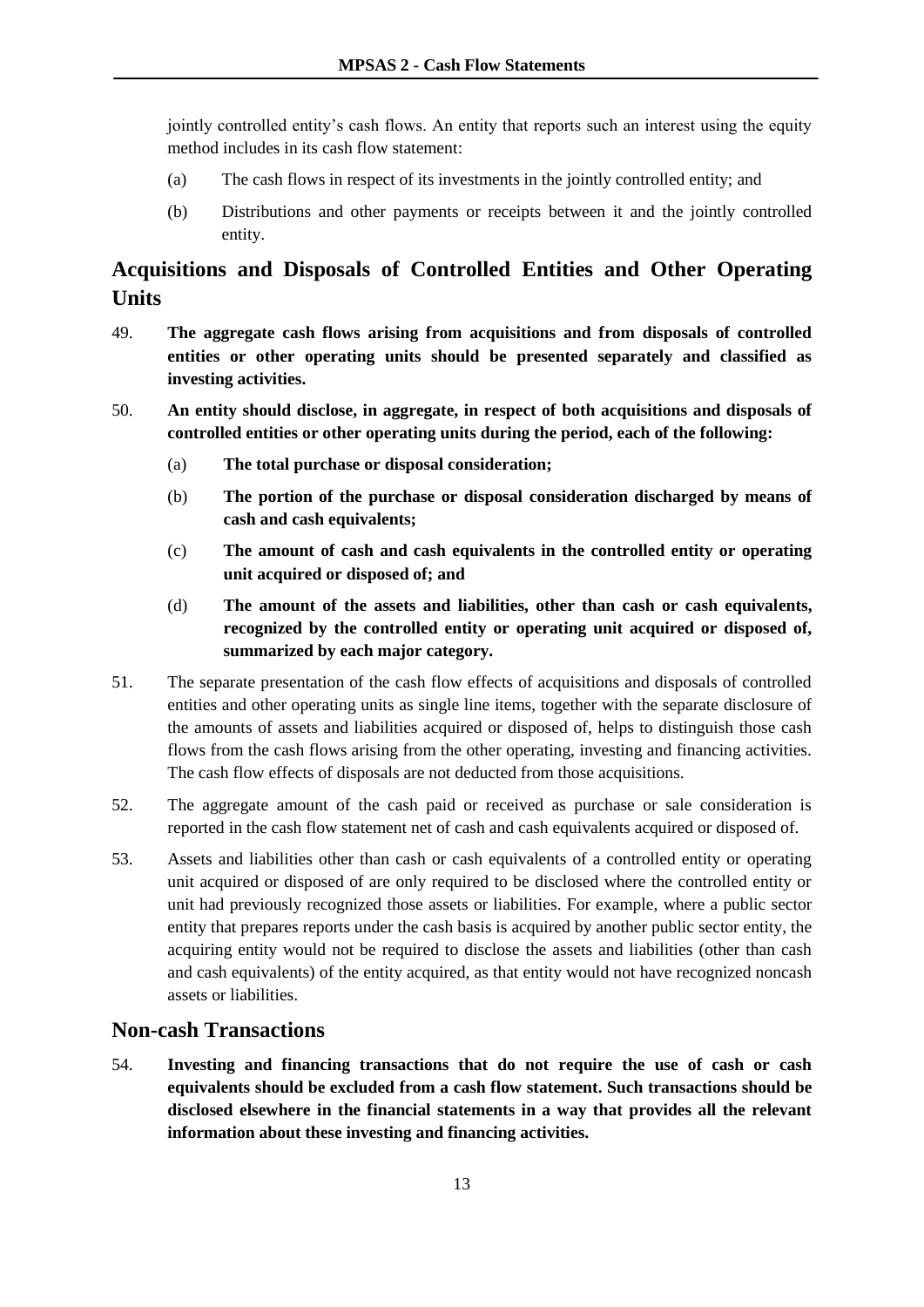- 55. Many investing and financing activities do not have a direct impact on current cash flows, although they do affect the capital and asset structure of an entity. The exclusion of noncash transactions from the cash flow statement is consistent with the objective of a cash flow statement, as these items do not involve cash flows in the current period. Examples of noncash transactions are:
	- (a) The acquisition of assets through the exchange of assets, the assumption of directly related liabilities, or by means of a finance lease; and
	- (b) The conversion of debt to equity.

# **Components of Cash and Cash Equivalents**

- 56. **An entity should disclose the components of cash and cash equivalents, and should present a reconciliation of the amounts in its cash flow statement with the equivalent items reported in the statement of financial position.**
- 57. In view of the variety of cash management practices and banking arrangements around the world, and in order to comply with MPSAS 1, an entity discloses the policy that it adopts in determining the composition of cash and cash equivalents.
- 58. The effect of any change in the policy for determining components of cash and cash equivalents, for example, a change in the classification of financial instruments previously considered to be part of an entity's investment portfolio, is reported in accordance with MPSAS 3, *Accounting Policies, Changes in Accounting Estimates and Errors.*

## **Other Disclosures**

- 59. **An entity should disclose, together with a commentary by management in the notes to the financial statements, the amount of significant cash and cash equivalent balances held by the entity that are not available for use by the economic entity**.
- 60. There are various circumstances in which cash and cash equivalent balances held by an entity are not available for use by the economic entity. Examples include cash and cash equivalent balances held by a controlled entity that operates in a country where exchange controls or other legal restrictions apply, when the balances are not available for general use by the controlling entity or other controlled entities.
- 61. Additional information may be relevant to users in understanding the financial position and liquidity of an entity. Disclosure of this information, together with a description in the notes to the financial statements, is encouraged, and may include:
	- (a) The amount of undrawn borrowing facilities that may be available for future operating activities and to settle capital commitments, indicating any restrictions on the use of these facilities;
	- (b) The aggregate amounts of the cash flows from each of operating, investing, and financing activities related to interests in joint ventures reported using proportionate consolidation; and
	- (c) The amount and nature of restricted cash balances.
- 62. Where appropriations or budget authorizations are prepared on a cash basis, the cash flow statement may assist users in understanding the relationship between the entity's activities or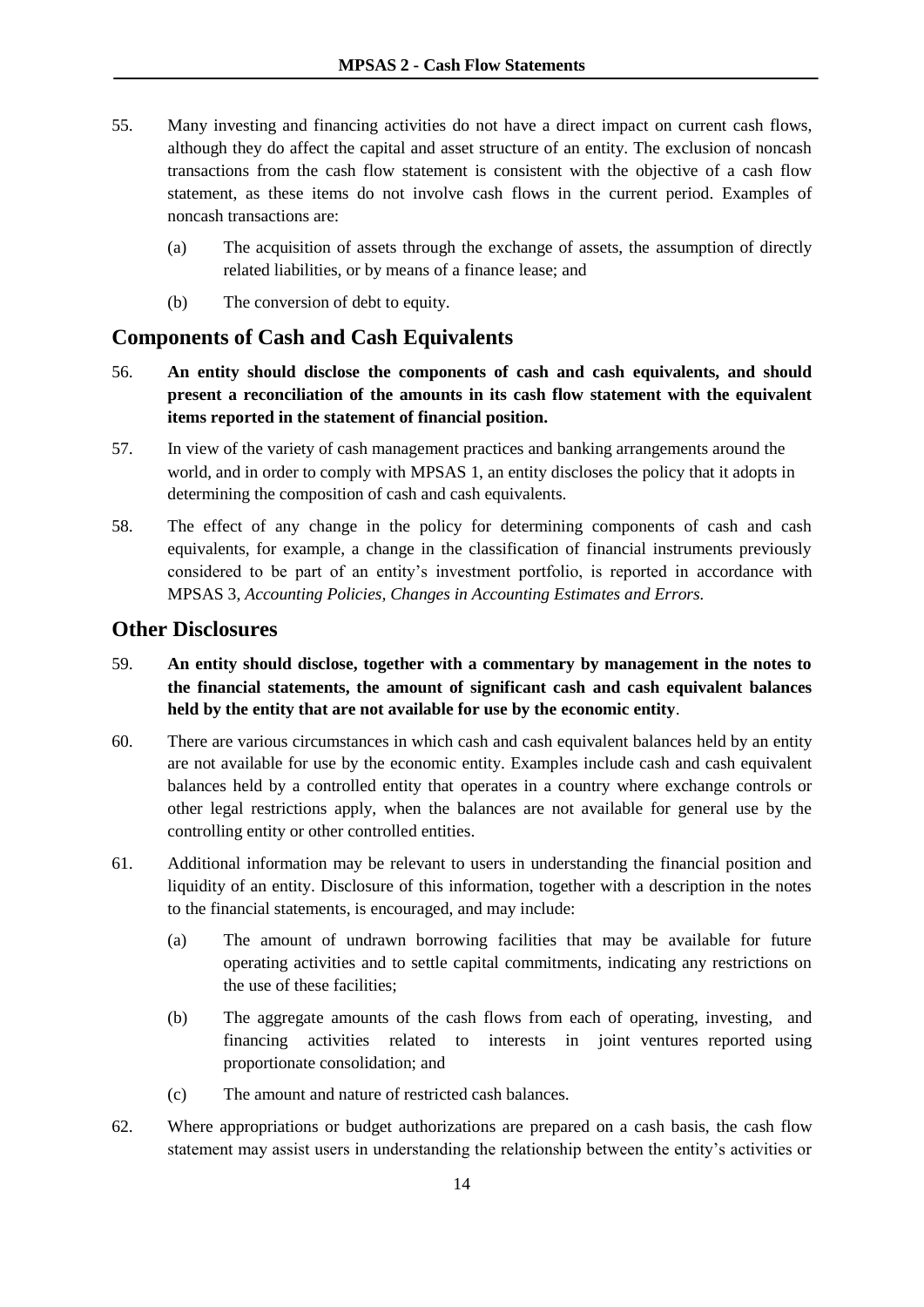programs and the government's budgetary information. Refer to MPSAS 1 for a brief discussion of the comparison of actual and budgeted figures.

# **Effective Date**

- 63. **An entity shall apply this Standard for annual financial statements covering periods beginning on or after January 1 2017. Earlier application is encouraged. If an entity applies this Standard for a period beginning before January 1 2017, it shall disclose that fact.**
- 63A. *(Deleted)*
- 63B. *(Deleted)*
- 64. When an entity adopts the accrual basis of accounting as defined by MPSASs for financial reporting purposes subsequent to this effective date, this Standard applies to the entity's annual financial statements covering periods beginning on or after the date of adoption.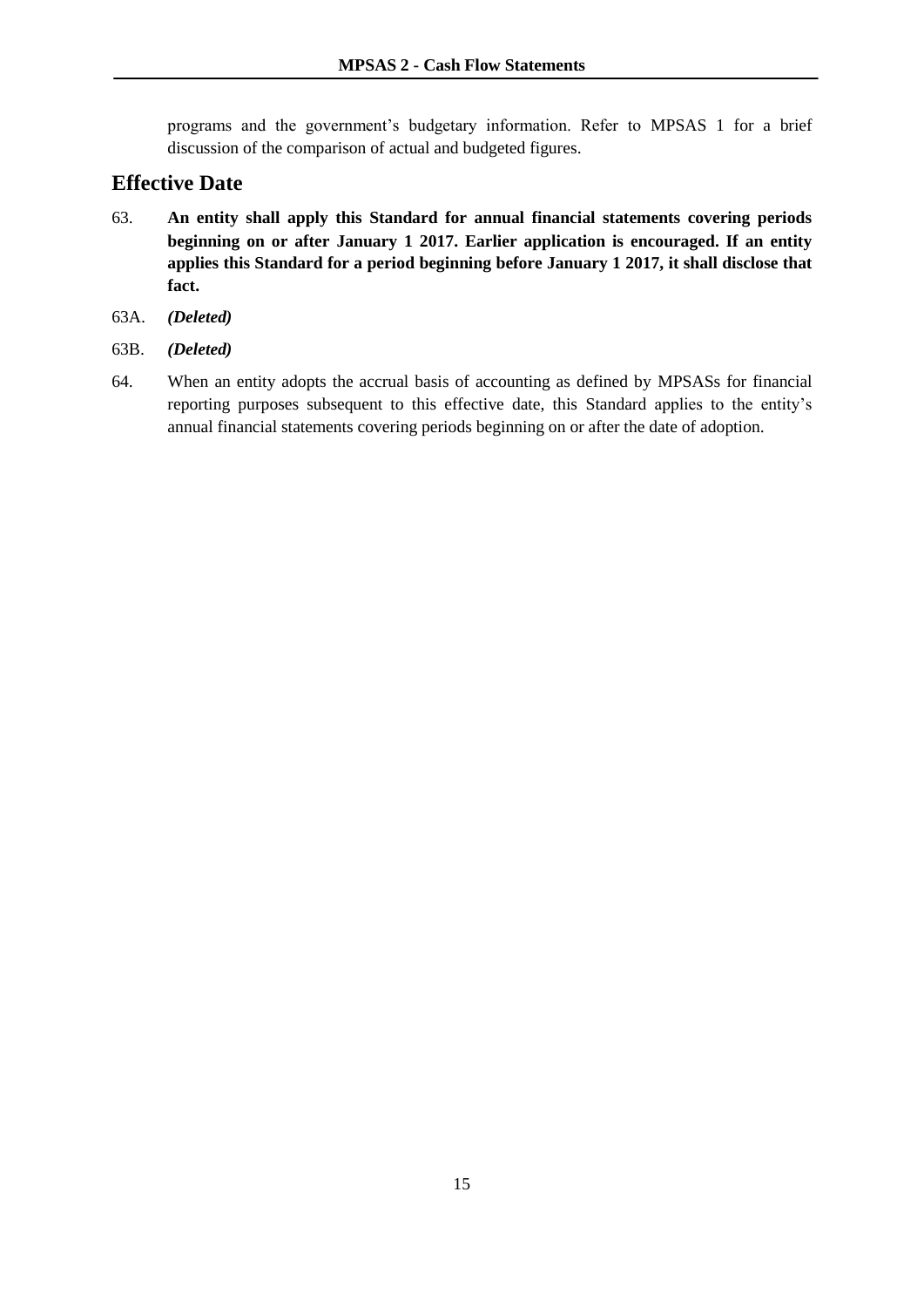# **Illustrative Examples**

*These examples accompany, but are not part of, MPSAS 2.* 

**Cash Flow Statement (For an Entity Other Than a Financial Institution) Direct Method Cash Flow Statement (paragraph 27(a))** 

**Public Sector Entity—Consolidated Cash Flow Statement for Year Ended 31 December 20X2** 

|                                                      | <b>20X2</b>               | <b>20X1</b>               |
|------------------------------------------------------|---------------------------|---------------------------|
|                                                      | <b>RM'000</b>             | <b>RM'000</b>             |
| <b>CASH FLOWS FROM OPERATING ACTIVITIES</b>          |                           |                           |
| <b>Receipts</b>                                      |                           |                           |
| Taxation                                             | $\boldsymbol{\mathrm{X}}$ | X                         |
| Sales of goods and services                          | $\boldsymbol{\mathrm{X}}$ | $\mathbf X$               |
| Grants                                               | X                         | X                         |
| Interest received                                    | X                         | X                         |
| Trust received                                       | X                         | X                         |
| Other receipts                                       | X                         | X                         |
| <b>Payments</b>                                      |                           |                           |
| Employee costs                                       | (X)                       | (X)                       |
| Superannuation                                       | (X)                       | (X)                       |
| Suppliers                                            | (X)                       | (X)                       |
| Interest paid                                        | (X)                       | (X)                       |
| Trust paid                                           | (X)                       | (X)                       |
| Other payments                                       | (X)                       | (X)                       |
| Net cash flows from operating activities             | $\overline{\mathbf{X}}$   | $\overline{\mathbf{X}}$   |
| <b>CASH FLOWS FROM INVESTING ACTIVITIES</b>          |                           |                           |
| Purchase of property, plant and equipment            | (X)                       | (X)                       |
| Proceeds from sale of property, plant and equipment  | X                         | X                         |
| Proceeds from sale of investments                    | $\boldsymbol{\mathrm{X}}$ | $\boldsymbol{\mathrm{X}}$ |
| Purchase of foreign currency securities              | (X)                       | (X)                       |
| Net cash flows from investing activities             | $\overline{\mathbf{X}}$   | $\mathbf{X}$              |
| <b>CASH FLOWS FROM FINANCING ACTIVITIES</b>          |                           |                           |
| Proceeds from borrowings                             | $\boldsymbol{\mathrm{X}}$ | X                         |
| Repayment of borrowings                              | (X)                       | (X)                       |
| Distribution/dividend to government                  | (X)                       | (X)                       |
| Net cash flows from financing activities             | $\overline{\mathbf{X}}$   | $\mathbf X$               |
| Net increase/(decrease) in cash and cash equivalents | $\mathbf X$               | $\mathbf X$               |
| Cash and cash equivalents at beginning of period     | $\mathbf X$               | $\mathbf X$               |
| Cash and cash equivalents at end of period           | $\mathbf X$               | $\mathbf X$               |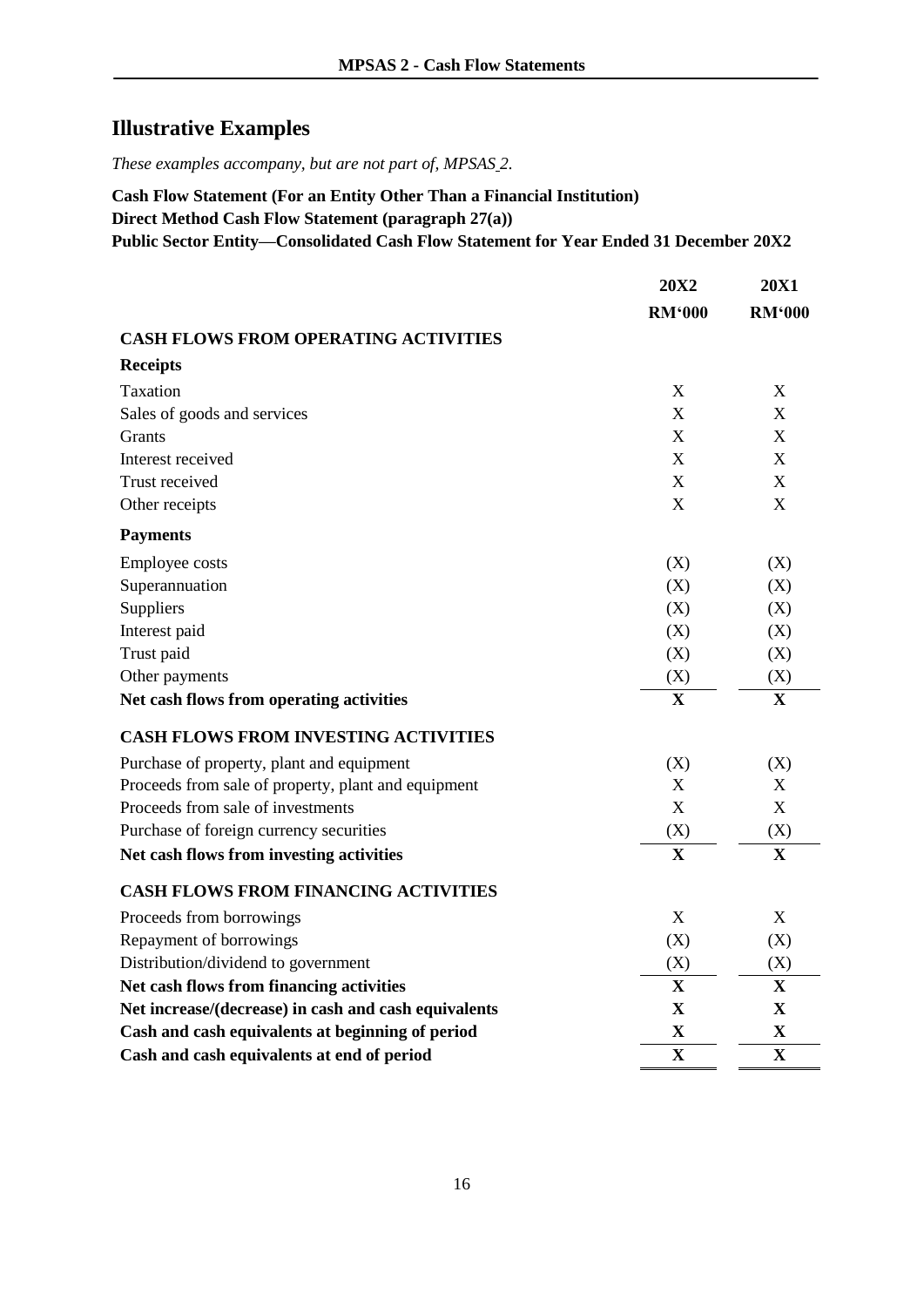## **Notes to the Cash Flow Statement**

(a) *Cash and Cash Equivalents*

Cash and cash equivalents consist of cash on hand, balances with banks, and investments in money market instruments. Cash and cash equivalents included in the cash flow statement comprise the following statement of financial position amounts:

|                                      | 20X 2 | 20X1 |
|--------------------------------------|-------|------|
| Cash on hand and balances with banks |       | X    |
| Short-term investments               |       | X    |
|                                      |       |      |

The entity has undrawn borrowing facilities of X, of which X must be used on infrastructure projects.

(b) *Property, Plant and Equipment*

During the period, the economic entity acquired property, plant, and equipment with an aggregate cost of X, of which X was acquired by means of capital grants by the national government. Cash payments of X were made to purchase property, plant and equipment.

(c) *Reconciliation of Net Cash Flows from Operating Activities to Surplus/(Deficit)*

|                                                         | <b>20X2</b><br><b>RM'000</b> | <b>20X1</b><br><b>RM'000</b> |
|---------------------------------------------------------|------------------------------|------------------------------|
| Surplus/(deficit)                                       | X                            | X                            |
| <b>Non-cash movements</b>                               |                              |                              |
| Depreciation                                            | X                            | X                            |
| Amortization                                            | X                            | X                            |
| Increase in provision for doubtful debts                | X                            | X                            |
| Increase in payables                                    | X                            | X                            |
| Increase in borrowings                                  | X                            | X                            |
| Increase in provisions relating to employee costs       | X                            | X                            |
| (Gains)/losses on sale of property, plant and equipment | (X)                          | (X)                          |
| (Gains)/losses on sale of investments                   | (X)                          | (X)                          |
| Increase in other current assets                        | (X)                          | (X)                          |
| Increase in investments due to revaluation              | (X)                          | (X)                          |
| Increase in receivables                                 | (X)                          | (X)                          |
| Net cash flows from operating activities                | X                            | X                            |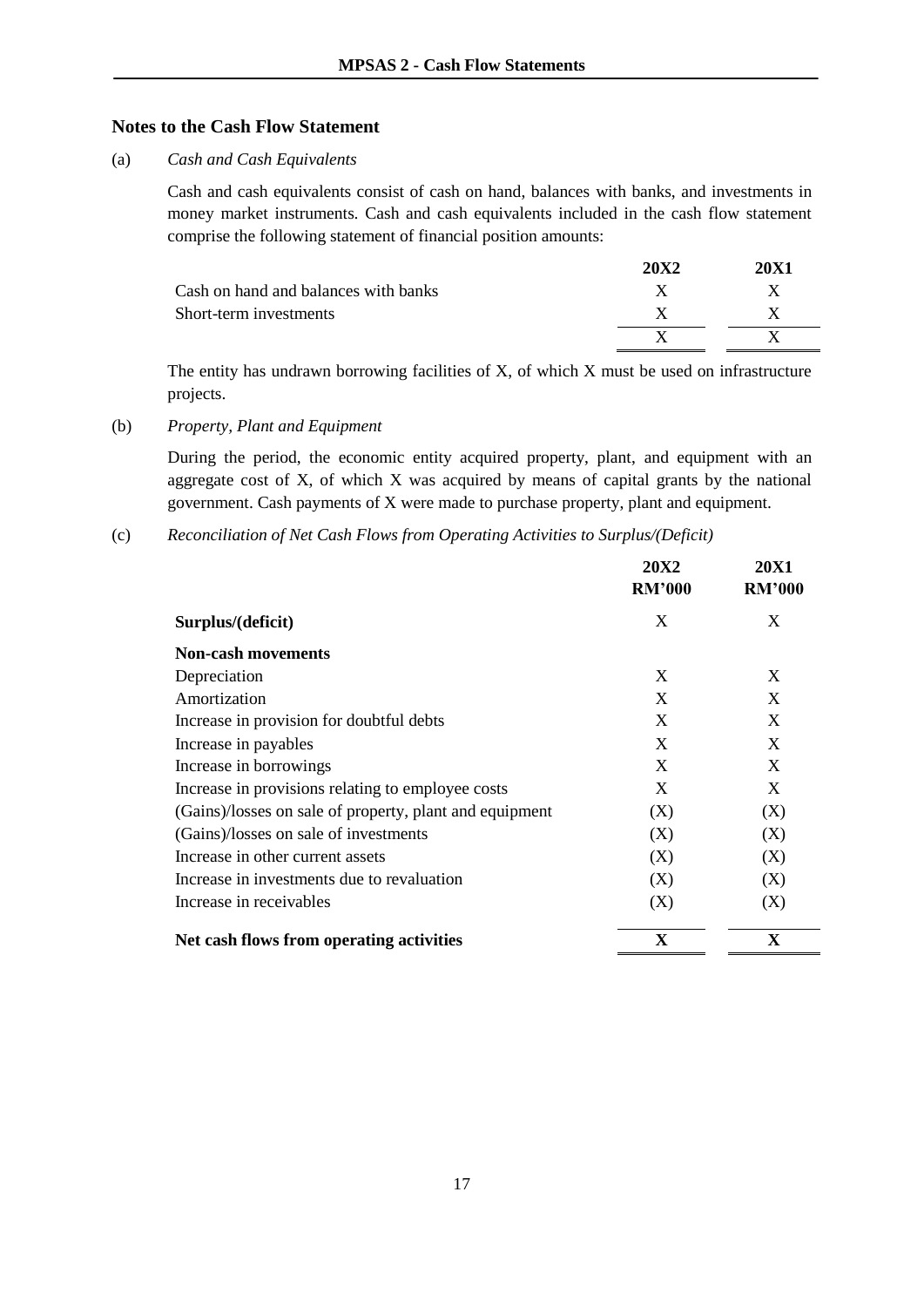## **Indirect Method Cash Flow Statement (paragraph 27(b))**

### **Public Sector Entity—Consolidated Cash Flow Statement for Year Ended 31 December 20X2**

| <b>CASH FLOWS FROM OPERATING ACTIVITIES</b>             | <b>20X2</b><br><b>RM'000</b> | 20X1<br><b>RM'000</b> |
|---------------------------------------------------------|------------------------------|-----------------------|
| Surplus/(deficit)                                       | X                            | X                     |
| <b>Non-cash movements</b>                               |                              |                       |
| Depreciation                                            | X                            | X                     |
| Amortization                                            | X                            | X                     |
| Increase in provision for doubtful debts                | X                            | X                     |
| Increase in payables                                    | X                            | X                     |
| Increase in borrowings                                  | X                            | X                     |
| Increase in provisions relating to employee costs       | X                            | X                     |
| (Gains)/losses on sale of property, plant and equipment | (X)                          | (X)                   |
| (Gains)/losses on sale of investments                   | (X)                          | (X)                   |
| Increase in other current assets                        | (X)                          | (X)                   |
| Increase in investments due to revaluation              | (X)                          | (X)                   |
| Increase in receivables                                 | (X)                          | (X)                   |
| Net cash flows from operating activities                | X                            | $\mathbf X$           |

#### **Notes to the Cash Flow Statement**

## (a) *Cash and Cash Equivalents*

Cash and cash equivalents consist of cash on hand, balances with banks, and investments in money market instruments. Cash and cash equivalents included in the cash flow statement comprise the following statement of financial position amounts:

|                                      | <b>20X2</b> | <b>20X1</b> |
|--------------------------------------|-------------|-------------|
|                                      | RM'000      | RM'000      |
| Cash on hand and balances with banks | X           | X           |
| Short-term investments               | X           |             |
|                                      |             |             |

The entity has undrawn borrowing facilities of X, of which X must be used on infrastructure projects.

(b) *Property, Plant and Equipment*

During the period, the economic entity acquired property, plant, and equipment with an aggregate cost of X, of which X was acquired by means of capital grants by the national government. Cash payments of X were made to purchase property, plant and equipment.